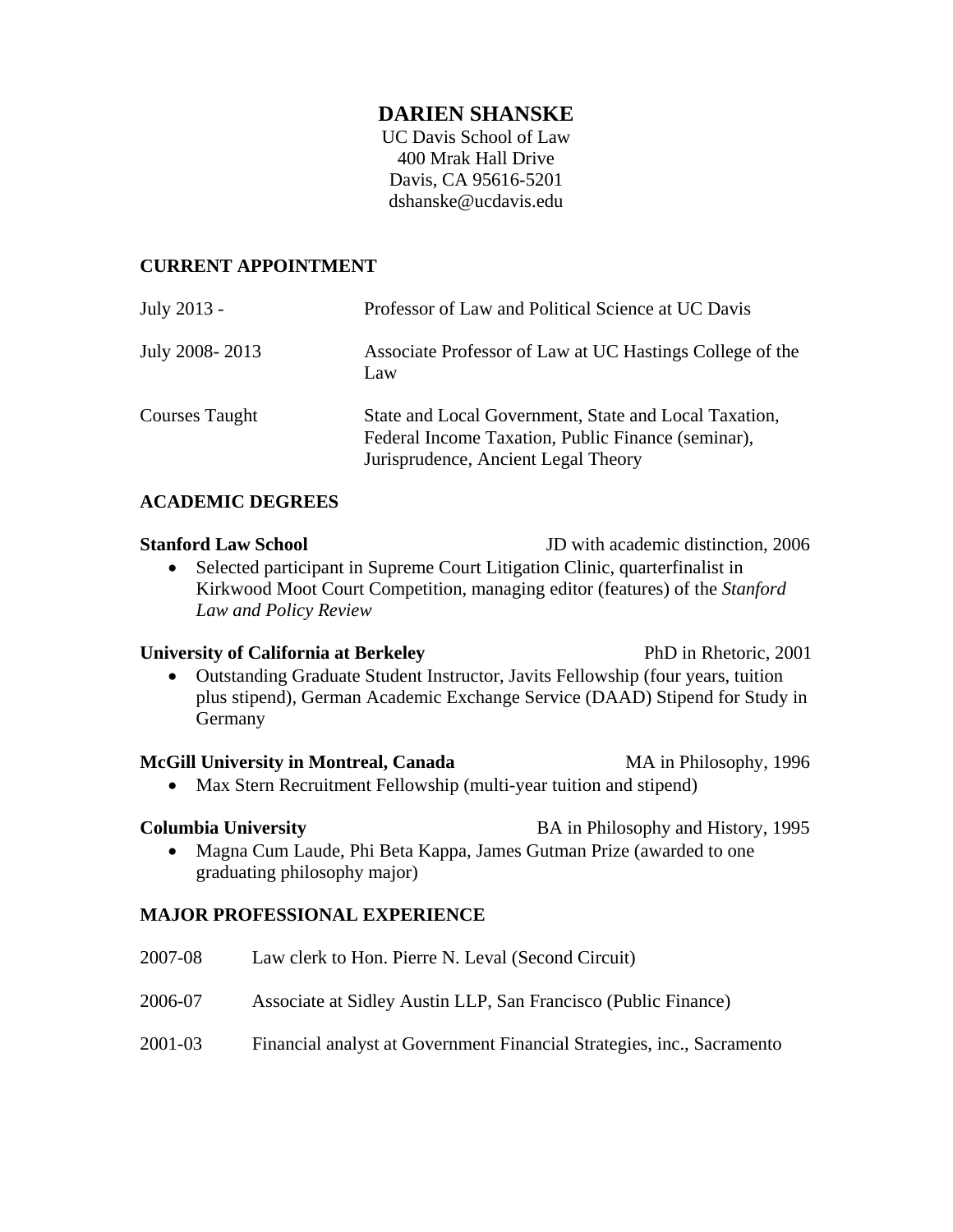# **PUBLICATIONS**

# Books

THUCYDIDES AND THE PHILOSOPHICAL ORIGINS OF HISTORY, Cambridge University Press, 2007.

A RESEARCH GUIDE TO THE CALIFORNIA CONSTITUTION, Oxford University Press, forthcoming 2014 (With Hon. Joseph Grodin and Michael Salerno). Responsible for introductory section on fiscal history and commentary on Articles IX (Education) (with Joseph Grodin), XI (Local Government), XIII (Taxation), XIIIA (Tax Limitation), XIIIB (Government Spending Limitation), XIIIC (Voter Approval for Local Tax Levies), XIIID (Assessment and Property-Related Fee Reform), XVI (Public Finance), XIX – XIXC (Motor Vehicle Revenue).

# Full Length Academic Articles

*Tax Cannibalization and Fiscal Federalism in the United States*, NORTHWESTERN UNIVERSITY LAW REVIEW, forthcoming (with David Gamage)

*Revitalizing Local Political Economy Through Modernizing the Property Tax*, 68 TAX LAW REVIEW 143 (2014).

*Can Formulary Apportionment Save the World?: Apportionment and a State-Level Carbon Tax*, 18 CHAPMAN LAW REVIEW 191 (2014) (invited symposium piece).

*Local Fiscal Autonomy Requires Constraints: The Case for Fiscal Menus,* 25 STANFORD LAW AND POLICY REVIEW 9 (2014) (invited symposium piece).

*The Federal Role in Regulating Municipal Debt Finance*, 33 BOSTON UNIVERSITY REVIEW OF BANKING & FINANCIAL LAW 795 (2014) (invited symposium piece).

*The Philosophy of Tax: A Review of David Foster Wallace's* The Pale King, JOURNAL OF LAW, CULTURE AND THE HUMANITIES, forthcoming in print, available online July 2013.

*Thucydides and Law: A Response to Leiter*. 19 LEGAL THEORY 282 (2013).

*A New Theory of the State Corporate Income Tax: The State Corporate Income Tax as Retail Sales Tax Complement*, 66 TAX LAW REVIEW 305 (2013).

*The Trouble with Tax Increase Limitations*, 6 ALBANY GOVERNMENT LAW REVIEW 50 (2012) (invited symposium piece) (with David Gamage).

*Three Essays On Tax Salience: Market Salience and Political Salience*, 65 TAX LAW REVIEW 19 (2012) (with David Gamage).

*How Less Can Be More: Using the Federal Income Tax to Stabilize State and Local Finance*, 31 VIRGINIA TAX REVIEW 413 (2012).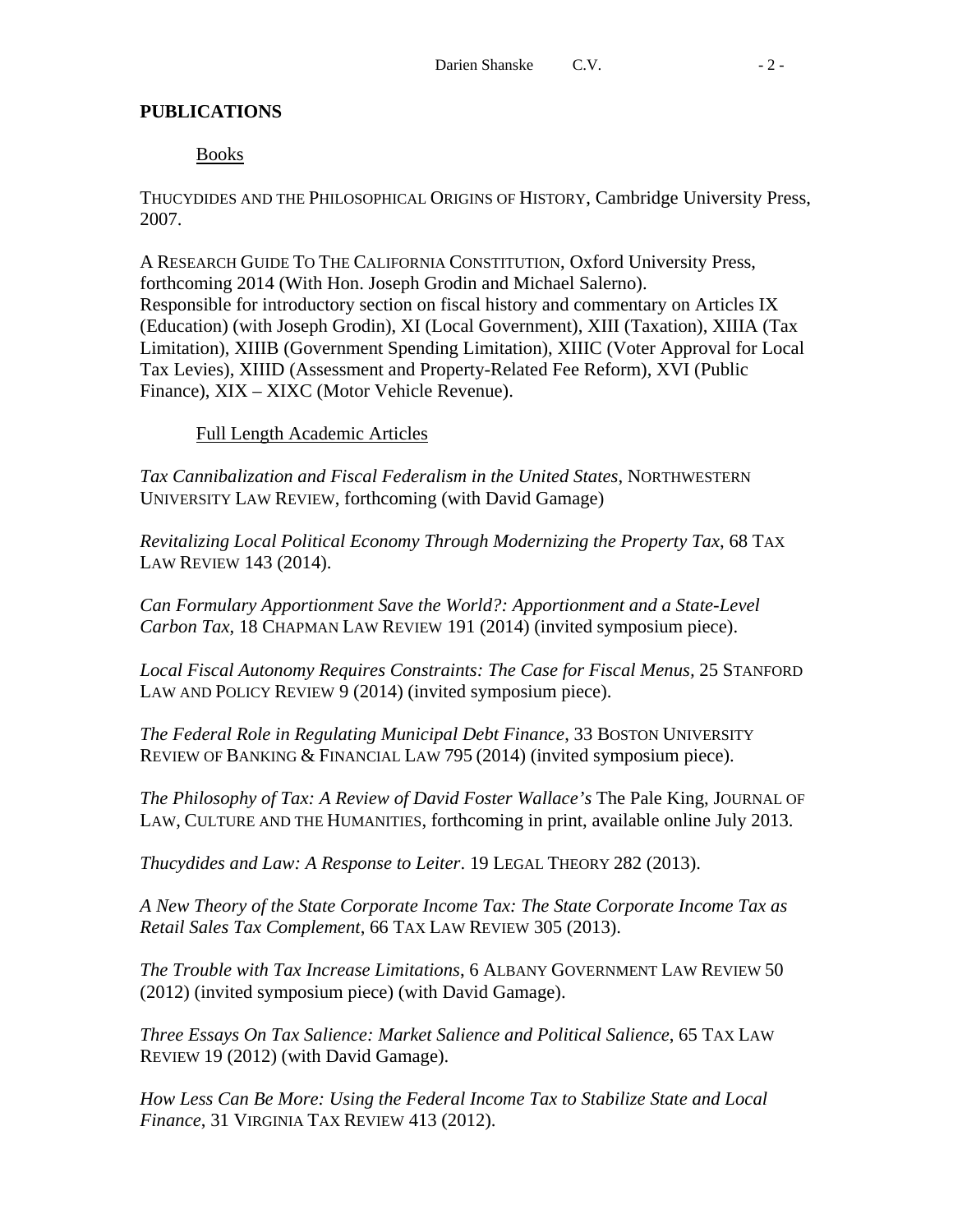*The Supreme Court and the New Old Public Finance: A New Old Defense of the Court's Recent Dormant Commerce Clause Jurisprudence*, 43 THE URBAN LAWYER 659 (2011).

*Going Forward by Going Backward to Benefit Taxes*, CALIFORNIA JOURNAL OF POLITICS AND POLICY, vol. 3, iss. 2, art. 14 (2011).

*Thucydides and Lawfulness* in THUCYDIDES – A VIOLENT TEACHER? HISTORY AND ITS REPRESENTATIONS (Georg Rechenauer and Vassiliki Pothou, eds. 2011).

*Attention Carbon Auditors: There's Low-Hanging Fruit in the PAB Regs*, 127 TAX NOTES 693 (2010).

*Above All Else Stop Digging: Local Government Law as a Cause (and Solution) to the Current Financial Crisis*, 43 UNIVERSITY OF MICHIGAN JOURNAL OF LAW REFORM 663 (2010).

*What Might They Talk About at a California Constitutional Convention*, 37 HASTINGS CONSTITUTIONAL LAW QUARTERLY 641 (2010) (invited symposium piece).

Engquist *and The Erosion of the Equal Protection Clause: An Attempt to Stop the Creep of Irrational Dicta*, 61 HASTINGS LAW JOURNAL 969 (2010).

*Putting the California Constitution (Back) to Work: A Blueprint for Clearing Legal Roadblocks to Proper Infrastructure Finance*, 54 STATE TAX NOTES 567 (2009).

*Hegel and the Justification for Arbitration in a Modern State*, 1 YEARBOOK ON ARBITRATION AND MEDIATION 445 (2009).

*Revitalizing Aristotle's Doctrine of Equity*, 4 JOURNAL OF LAW, CULTURE, AND THE HUMANITIES 352 (2008).

*Public Tax Dollars for Private Suburban Development: A First Report on a National Phenomenon*, Note, 26 VIRGINIA TAX REVIEW 709 (2007).

*Four Theses Preliminary to an Appeal to Equity*, Note, 57 STANFORD LAW REVIEW 2053 (2005).

# Amicus Briefs

Brief for Interested Law Professors in Direct Marketing v. Brohl, No. 12 -1175 ( $10^{th}$ ) Circ.) (primary author)

Brief for Interested Law Professors in Direct Marketing v. Brohl, No. 13-1032 (U.S. Supreme Court) (primary author)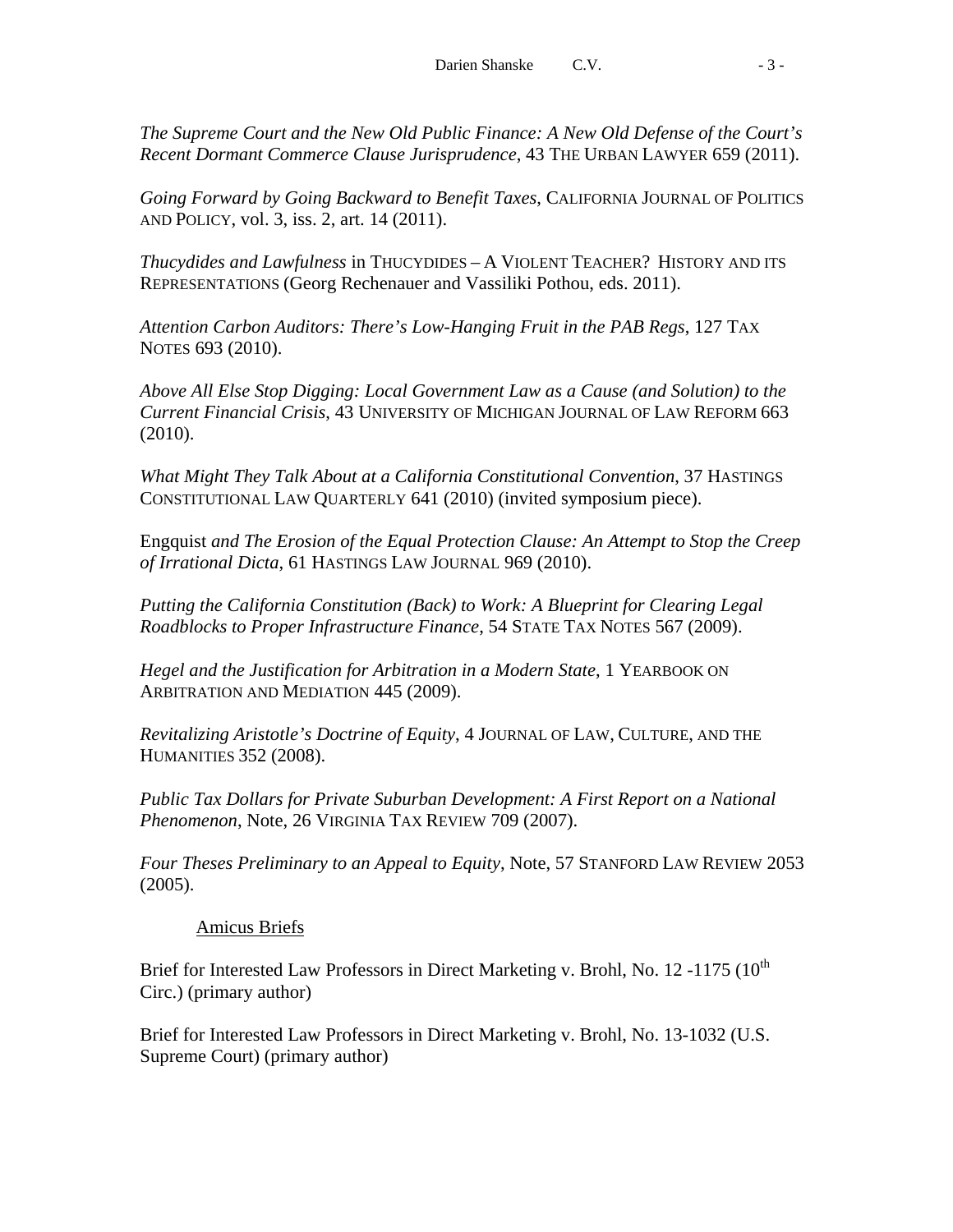## Shorter Academic Articles

*Local Government Finance as Integrated System: The Uneasy Case for Using Special Districts in Real Estate Finance* (A Response to Odinet's *Super-Liens to the Rescue? A Case Against Special Districts in Real Estate Finance*), 72 WASHINGTON AND LEE LAW REVIEW ONLINE 191 (2015).

*The Implications of Alabama Department of Revenue v. CSX Transportation Inc. and Direct Marketing Association v. Brohl,* 76 STATE TAX NOTES 445 (May 11, 2015) (with David Gamage).

*Using Taxes to Improve Cap and Trade, Part I: Distribution), 75 State Tax Notes 99* (January 12, 2015) (with David Gamage).

*Why the Text of the Affordable Care Act Authorizes Tax Credits on the Federal Exchanges: A Response to Adler and Cannon*, 71 STATE TAX NOTES 229 (Jan. 27, 2014) (with David Gamage).

*A Potential Game Changer in E-Commerce Taxation*, 67 STATE TAX NOTES 747 (2013) (with Andy Haile and David Gamage).

*The Case for a State-Level Debt-Financing Authority*, 67 STATE TAX NOTES 188 (2013) (with David Gamage).

*The Saga of State 'Amazon' Laws: Reflections on the Colorado Decision*, 65 STATE TAX NOTES 197 (2012) (with David Gamage).

*On Tax Increase Limitations: Part II – Evasion and Transcendence*, 63 STATE TAX NOTES 245 (2012) (with David Gamage).

*On Tax Increase Limitations: Part I – A Costly Incoherence*, 62 STATE TAX NOTES 813 (2011) (with David Gamage).

## Review Essays

*How Should We Govern Ourselves at Home*?, 6 JOURNAL OF LAW, CULTURE AND THE HUMANITIES 296 (2010) (review of: VIOLENCE AND SOCIAL ORDERS: A CONCEPTUAL FRAMEWORK FOR INTERPRETING RECORDED HUMAN HISTORY, Douglass C. North, John Joseph Wallis, Barry R. Weingast; DEMOCRACY AND KNOWLEDGE: INNOVATION AND LEARNING IN CLASSICAL ATHENS, Josiah Ober; CITY BOUND: HOW STATES STIFLE URBAN INNOVATION, Gerald E. Frug and David J. Barron).

*What Homevoters Want (and It is Not What You Might Think)*, 1 CALIFORNIA JOURNAL OF POLITICS AND POLICY 18 (2009) (review of Isaac W. Martin, THE PERMANENT TAX REVOLT: HOW THE PROPERTY TAX TRANSFORMED AMERICAN POLITIC*s* (2008)).

*Detienne's* Masters of Truth *and the 'Truth' about Simonides of Ceos,* CRITICAL SENSE (Winter 2000).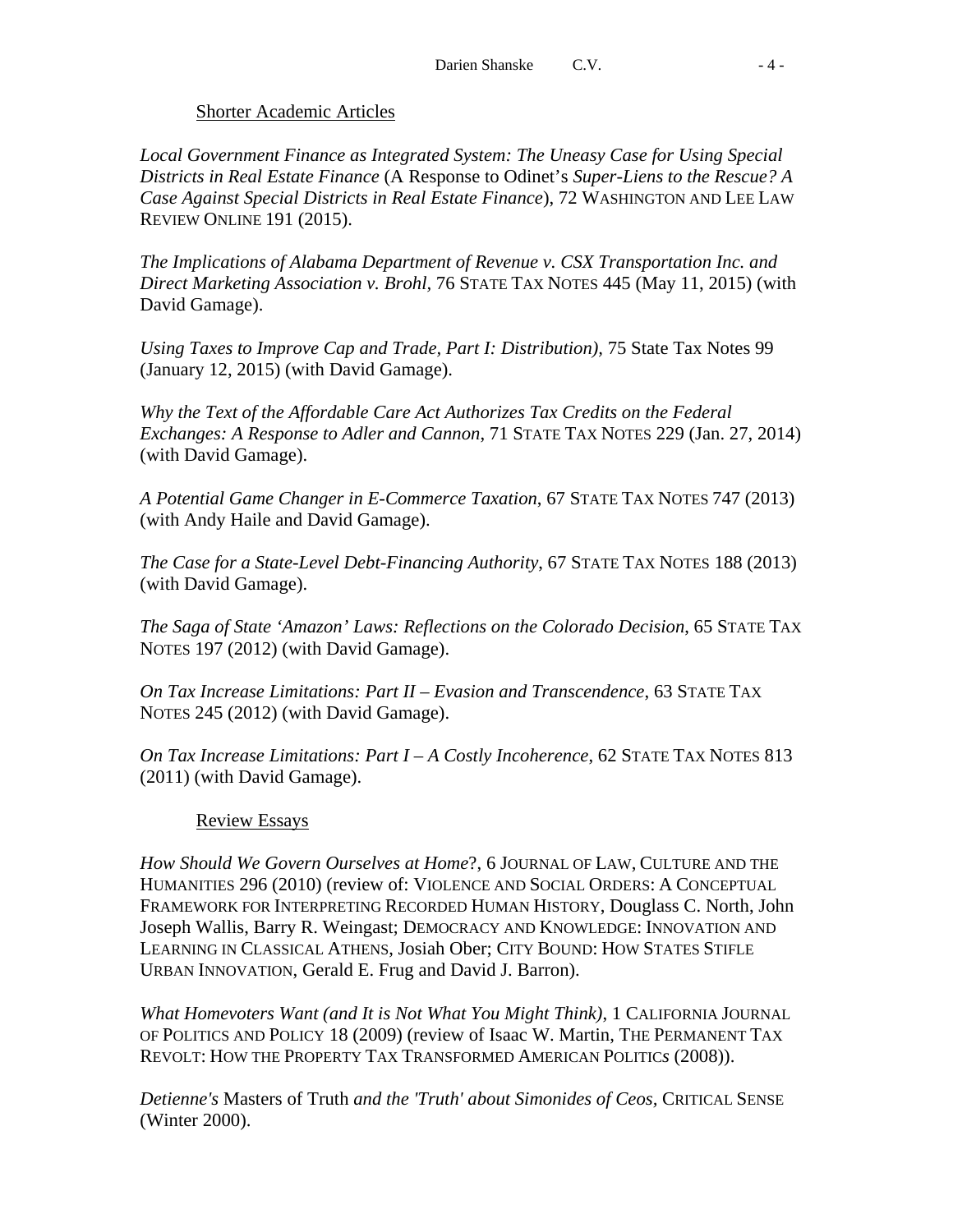## Other Publications

Jennifer Carr, *An Interview with Darien Shanske*, 70 STATE TAX NOTES 447 (2013).

Invited online colloquium response to Kathleen S. Morris, *The Case for Local Constitutional Enforcement*, 47 HARVARD CIVIL RIGHTS-CIVIL LIBERTIES LAW REVIEW 1 (2012), http://harvardcrcl.org/cr-cl-presents-a-colloquium-the-case-for-localconstitutional-enforcement.

*Amazon Wars: States Must Tax Booming Online Retail*, ZOCALO PUBLIC SQUARE (May 2011) (website), http://www.zocalopublicsquare.org/2011/05/30/amazonwars/ideas/nexus.

*Does A Fiscal Crisis Affect Your Credit Rating? Not Necessarily*, SCHOOL SERVICES FISCAL REPORT (May 2003) (with Jeff Small).

*Saving Time and Money: How and When to Use Design-Build*, CALIFORNIA ASSOCIATION OF SCHOOL BUSINESS OFFICIALS JOURNAL (March/April 2003) (with Cathleen Dominico).

*Credit Check: Charter Schools and Districts Partner in Financing*, CALIFORNIA ASSOCIATION OF SCHOOL BUSINESS OFFICIALS JOURNAL (November/December 2002) (with Terri Ryland).

*Interest Rates May Be Too Low to Refinance*, SCHOOL FISCAL SERVICES REPORT (November 2001) (with Lori Raineri).

## **WORKS IN PROGRES**S

*Local Government Finance Commission.* Preliminary draft available.

*Aristotle on Reciprocity*. Preliminary draft available.

## **SELECT PRESENTATIONS**

(Invited) Presentation, *Improving California's Tax System Through Increasing the Diversity and Complementarity of its Revenue Streams*, UC Center Sacramento, April 2016 (presentation with David Gamage).

(Invited) Workshop participant, *Tax Cannibalization and Fiscal Federalism in the United States*, Tulane Tax Roundtable, March 2016 (paper co-written with David Gamage).

Workshop participant, *The Problem of Local Democracy and Financial Knowledge*, Association for Mid-Career Tax Professors, June 2015.

Presentation, *A New Perspective on Fiscal Federalism: Subnational Governments as Second Movers*, Law and Society Association, May 2015.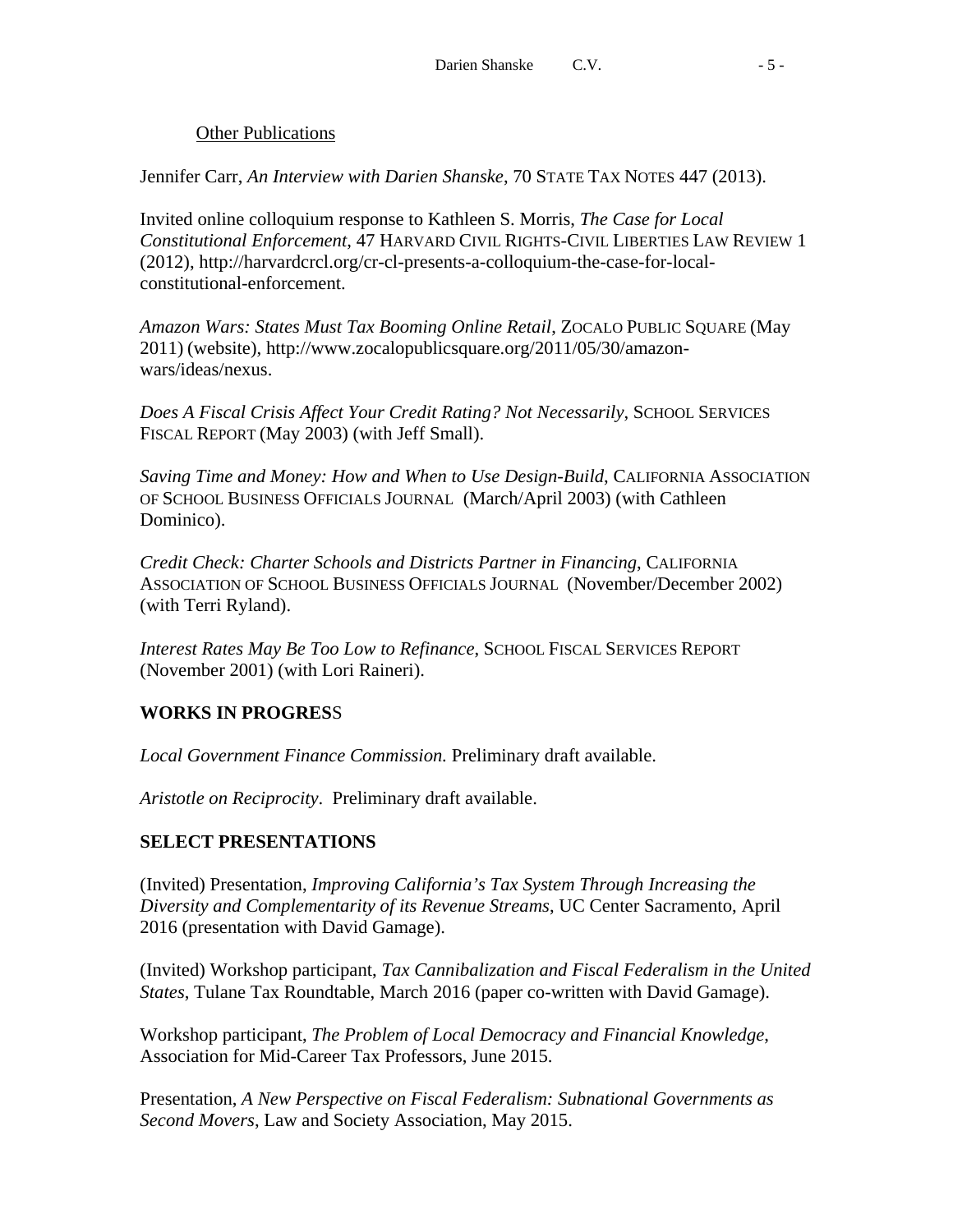(Invited) Presentation, *Thoughts on Enforcing Pension Obligations*, American Law Institute Young Scholars Medal Conference: Can Law Solve the Public Pension Problem?, April 2015.

(Invited) Presentation, *Local Democracy and Financial Knowledge: The Case for a Local Government Finance Commission*, James Hausman Tax Law and Policy Workshop Faculty of Law, University of Toronto, March 2015.

Presentation, *Outline of a Theory of Local (and Sublocal) Public Finance*, Law and Society Association, May 2014.

(Invited) Presentation, *Can Formulary Apportionment Save the World?: Apportionment and a State-Level Carbon Tax*, Chapman Law School, March 2014.

(Invited) Presentation, *A Rough Taxonomy of State Fiscal Policy Issues with an Emphasis on Local Fiscal Constitutions*, UC Center Sacramento, July 2013.

Testimony on *Proposition 13 and Local Tax Authority* before California Assembly Committee on Revenue and Taxation, April 2013.

(Invited) Presentation, *Modernizing the Property Tax*, Tax Policy and Public Finance Colloquium, UCLA Law, March 2013.

(Invited) Presentation, *Modernizing the Property Tax*, Colloquium Series on Tax Policy and Public Finance, NYU Law, March 2013.

(Invited) Presentation, *The Paradoxical Fiscal Constraints on California's Cities*, Local Governments Navigating California's Constitution, conference organized by the Municipal Law Institute of the League of California Cities and the California Constitution Center of UC Berkeley School of Law, February 2013.

Presentation, *Modernizing the Property Tax*, Northern California Tax Roundtable, Santa Clara Law School, Santa Clara, CA, December 2012.

(Invited) Presentation, *Modernizing the Property Tax*, at Loyola-L.A. Tax Policy Colloquium. Los Angeles, CA, November 2012.

(Accepted) Presentation, *Modernizing the Property Tax*, National Tax Association, Providence RI, November 2012.

(Accepted) Presentation/Seminar Participant, *Aristotle on Reciprocity*, Jurisprudential Perspectives on Tax Law, Cornell Law School, Ithaca, New York, September 2012.

(Invited) Presentation, *Tax Platforms of the Presidential Candidates: Does it Make a Difference to Voters?*, ABA Tax Section Fall Meeting. Boston, MA, September 2012.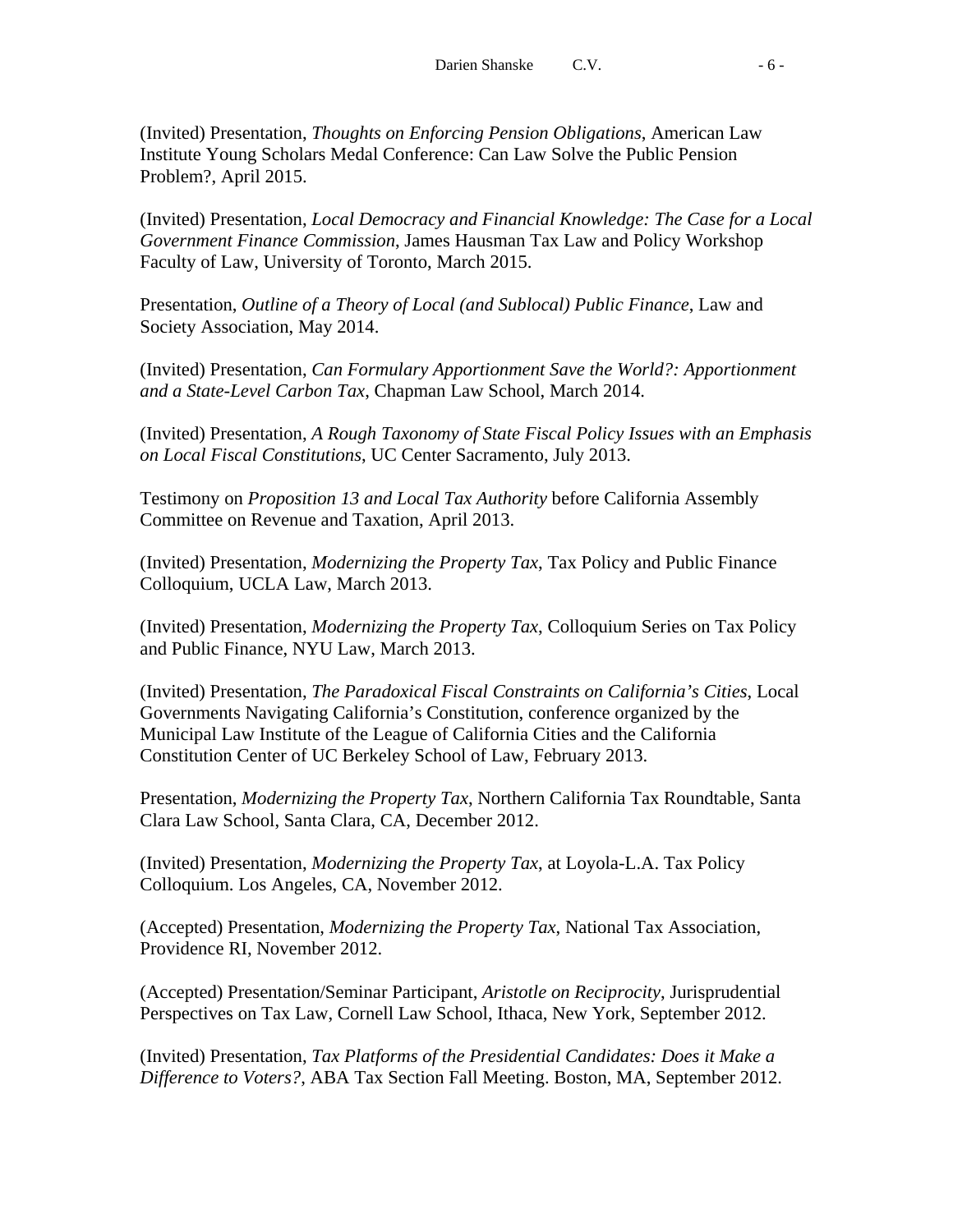Presentation, *Modernizing the Property Tax*, Seventh Annual Junior Tax Scholars Workshop. UC Hastings, San Francisco, CA, June 2012.

Testimony on *Assessing Tax Expenditure Programs in Light of California's Fiscal Challenges* before California Assembly Committees on Revenue and Taxation and Accountability and Administrative Review, February 2012.

(Invited) Presentation, *A New Theory of the State Corporate Income Tax: The State Corporate Income Tax as Retail Sales Tax Complement*, University of Kentucky College of Law, February 2012.

(Invited) Presentation, *A New Theory of the State Corporate Income Tax: The State Corporate Income Tax as Retail Sales Tax Complement*, Tax Policy Colloquium at Indiana University, Maurer School of Law, February 2012.

Discussant for panel on *Tax Policy in a Federal System*, Tax Policy Center/UCLA Tax Policy Conference - Federal Tax Reform Beyond the Beltway: How Federal Tax Reform and Tax Policy Will Affect State and Local Governments, Los Angeles, CA, February 2012.

(Accepted) Presentation, *How Less Can Be More: Using the Federal Income Tax to Stabilize State and Local Finance,* National Tax Association. New Orleans, LA, November 2011.

Presentation, *A New Theory of the State Corporate Income Tax: The State Corporate Income Tax as Retail Sales Tax Complement*, Northern California Tax Roundtable. UC Davis Law School, Davis, CA, November 2011.

(Invited) Presentation, *How Less Can Be More: Using the Federal Income Tax to Stabilize State and Local Finance*, UC Davis Law School, Davis, CA, September 2011.

Discussant for Steven A. Dean, *Zombie Autopsy: Dissecting a Not-Quite-Dead Commitment Device*, at Loyola-L.A. Tax Policy Colloquium. Los Angeles, CA, September 2011.

Presentation, *A New Theory of the State Corporate Income Tax: The State Corporate Income Tax as Retail Sales Tax Complement*, Sixth Annual Junior Tax Scholars Workshop. UC-Irvine Law School, Irvine, CA, June 2011.

Presentation, *How Less Can Be More: Using the Federal Income Tax to Stabilize State and Local Finance*, Law and Society Annual Conference. San Francisco, CA, June 2011.

Presentation, *How Less Can Be More: Using the Federal Income Tax to Stabilize State and Local Finance*, Critical Tax Conference, Santa Clara Law School, Santa Clara, Ca, March 2011.

(Invited) Presentation, *A Doctrinal Route Around* Quill, American Association of Law Schools Annual Conference. San Francisco, CA, January 2011.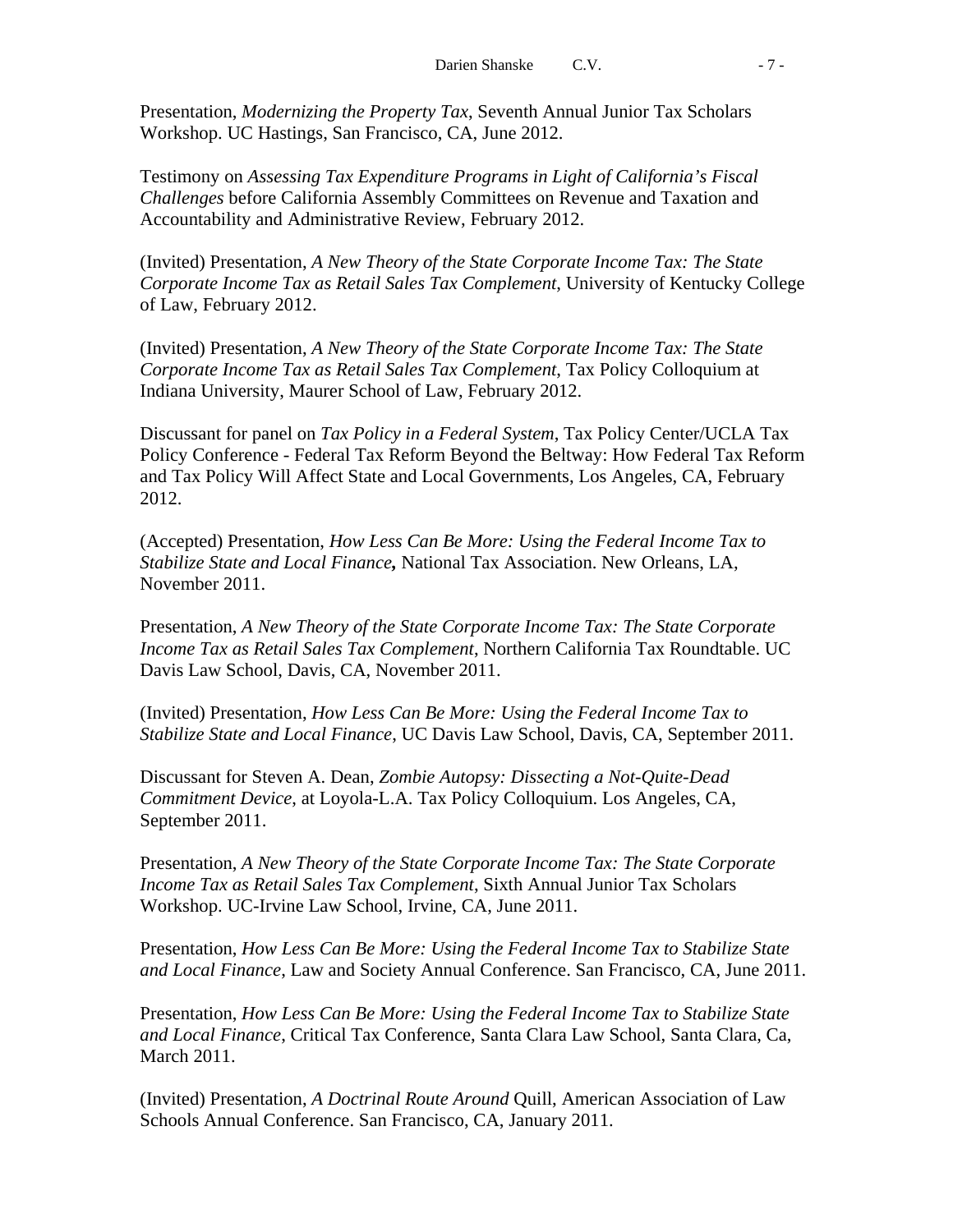Presentation, *How Less Can Be More: Using the Federal Income Tax to Stabilize State and Local Finance*, Fifth Annual Junior Tax Scholars Workshop, Notre Dame Law School, South Bend, IN, June 2010.

Presentation (with David Gamage), *Three Essays On Tax Salience: Market Salience and Political Salience*, Northern California Tax Roundtable, Stanford Law School, Stanford, CA, November 2009.

Presentation, *Putting the California Constitution (Back) to Work: A Blueprint for Clearing Legal Roadblocks to Proper Infrastructure Finance*, New America Foundation and UC Center Sacramento Roundtable on Funding California's State and Local Governments. Sacramento, CA, June 2009.

Testimony on *California Infrastructure Financing* before California Senate Revenue and Taxation Committee, June 2009.

Presentation, *The Supreme Court and the New Old Public Finance: A New Old Defense of the Court's Recent Dormant Commerce Clause Jurisprudence*, Fourth Annual Junior Tax Scholars Workshop. Brooklyn Law School, New York, NY, June 2009.

Presentation, *Putting the California Constitution (Back) to Work: A Blueprint for Clearing Legal Roadblocks to Proper Infrastructure Finance*, Mercatus 2008 Capital Campus California Winter Retreat. Sonoma, CA, December 2008.

## **UNDERGRADUATE TEACHING**

As Instructor Rhetoric 20, Introduction to Rhetorical Interpretation (Summer 1999) Rhetoric 103A, Survey of Ancient Rhetorical Theory (Summer 2000)

As Teaching Assistant Eight Rhetoric and Philosophy classes, including Heidegger's *Being and Time* and Hegel's *Phenomenology of Spirit*

## **LANGUAGES**

German (competent reading, comprehension, writing - passed the ZentraleMittelstufenprüfung) Ancient Greek (competent reading, passed UC Berkeley Classics MA exam)

## **ACADEMIC SERVICE**

- 2008-09: Clerkship Committee
- 2009-11: Appointments Committee
- 2011-12: Admissions Committee
- 2012-13: Academic Standards Committee
- 2013-14: Intellectual Enrichment Committee, Library Committee